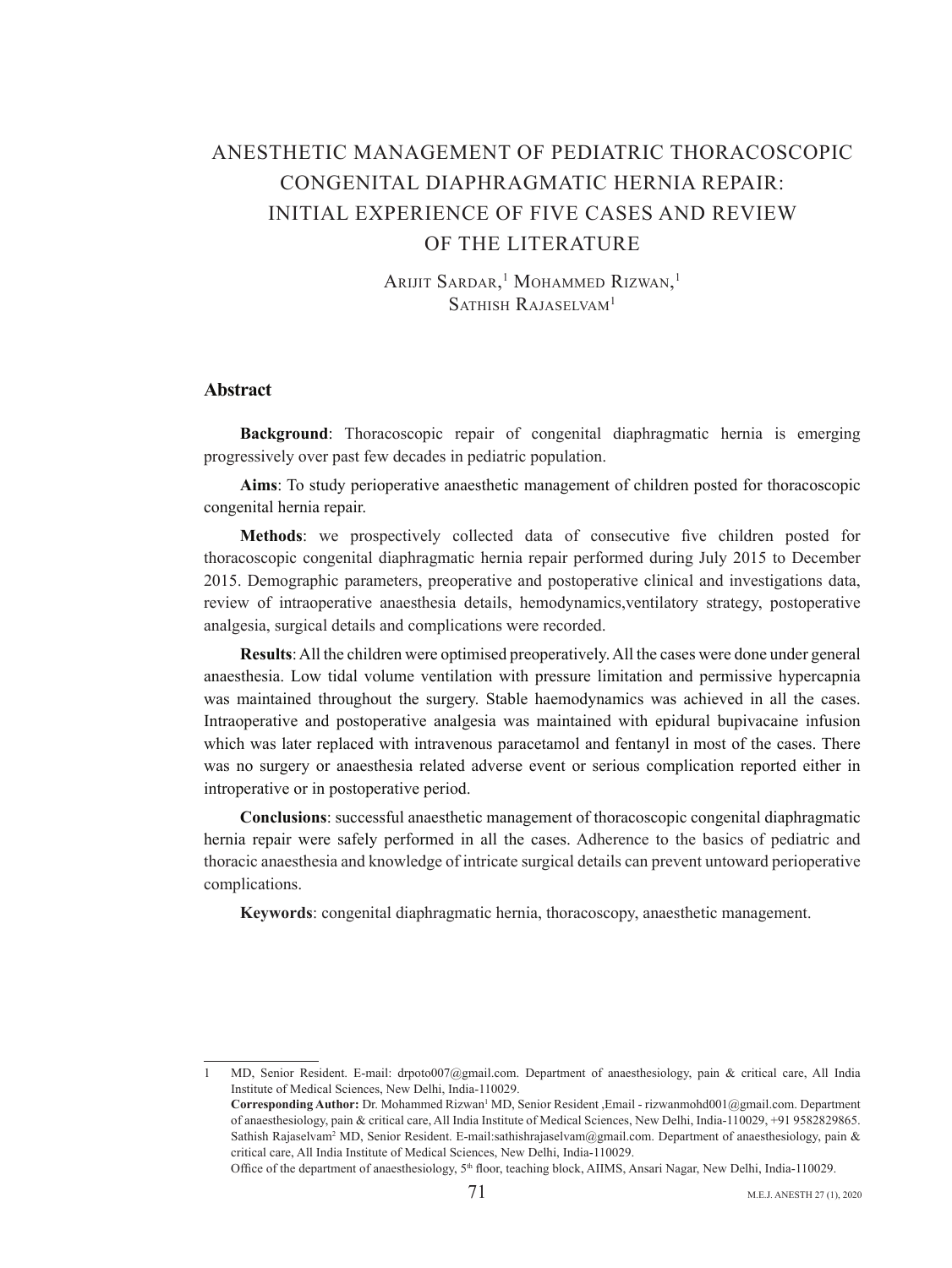# **Introduction**

Thoracoscopic surgical procedures and examinations are emerging in the pediatric population.<sup>1</sup> Thoracoscopic repair of congenital diaphragmatic hernia (CDH) has been shown to be more efficient and safer than other procedures.<sup>3</sup> Clinical data, anesthesia management and perioperative complications for thoracoscopic CDH repair is sparse in the anesthesia literature. Here we describe perioperative anesthetic management of consecutive 5 children posted for thoracoscopic CDH repair in a tertiary healthcare hospital in India.

# **Material and Methods**

After obtaining informed written consent from the guardians of the children, we prospectively collected data of consecutive five children posted for thoracoscopic CDH repair performed from July 2016 to December 2016. Demographic parameters, preoperative and postoperative clinical data, intraoperative anaesthesia details, hemodynamics and ventilatory strategy, postoperative analgesia, surgical details and complications were recorded.

# **Demographic** data

All 5 children were of infant age group. Among them two were neonates. Pre-operative weight ranged from 2.4 kg to 7 kg. Apart from their primary congenital anomaly, two children had ano-rectal anomaly and pulmonary artery hypertension respectively. Total duration of surgery and total blood loss ranged from  $2$  to 4 hours and  $25$  to 80 ml respectively. Baseline demographic parameters are presented in table 1.

#### **Preoperative optimisation**

Detailed history of antenatal diagnosis, fetal surgery, birth weight, age of onset and progression of symptoms, presence of other congenital anomaly and pre-operative medical treatment were taken from parents and records were scrutinised. In our series, one child was diagnosed antenatally. All the children had low birth weight. Presenting symptoms were dyspnea, cyanosis, cough and fever. On examination, there was scaphoid abdomen, decreased breath sound in the affected site, bulging chest and bowel sound in the chest. Congenital heart disease (CHD) was present in 3 patients; one with moderate pulmonary hypertension  $(PHTN)$ , one with ventricular septal defect  $(VSD)$  and one with atrial septal defect (ASD). The patient with PTHN was intubated and ventilated preoperatively for not being able to maintain adequate oxygen saturation. The other 4 patients were maintaining adequate oxygen saturation either by hood or on room air. Preoperatively routine investigations such as pulse oxymetry  $(SpO2)$ , hemogram, liver function test, kidney function test, serum electrolytes, Chest X-ray  $(CxR)$ , electrocardiography (ECG), echocardiography (ECHO) and arterial blood gas (ABG) were obtained.

|                  | AGE      | <b>SEX</b> | WEIGHT | Co                               | <b>Blood</b> loss | Duration of |
|------------------|----------|------------|--------|----------------------------------|-------------------|-------------|
|                  |          | (M/F)      | (Kg)   | Morbidities                      | (m <sub>l</sub> ) | Surgery(Hr) |
| CDH1             | 3 Months | M          | 4.8    | N <sub>il</sub>                  | 40                | 2.5         |
| CDH <sub>2</sub> | 11Days   | F          | 2.4    | Ano-rectal malformation          | 30                | 2           |
| CDH3             | 2 Days   | M          | 2.5    | Pulmonary artery<br>hypertension | 25                | 3.5         |
| CDH <sub>4</sub> | 2Months  | F          | 2.6    | N <sub>il</sub>                  | 50                | 4           |
| CDH <sub>5</sub> | 9 Months | M          |        | N <sub>il</sub>                  | 80                |             |

*1 Table Demographic characteristics of the patients* 

CHD- Congenital diaphragmatic hernia.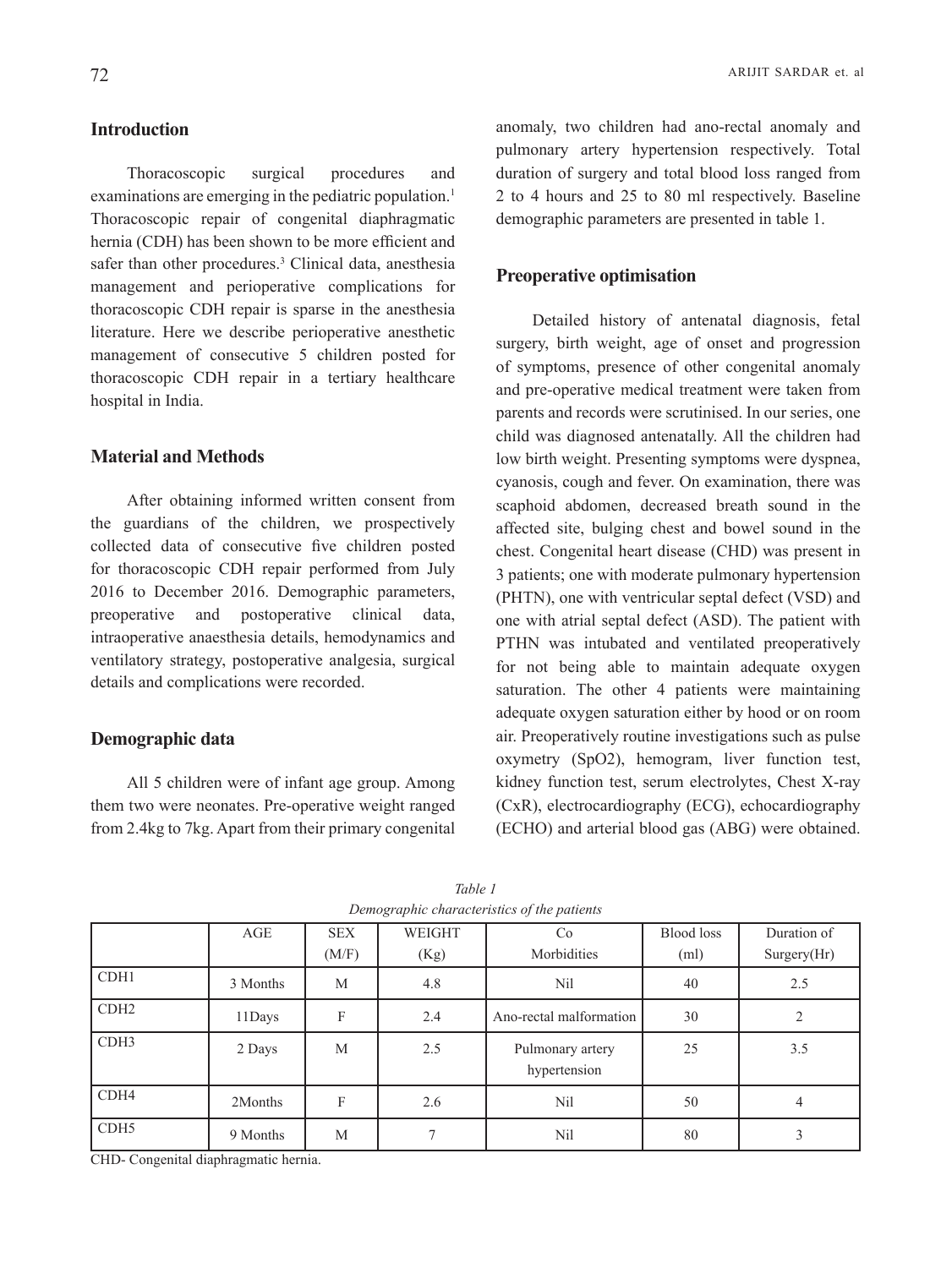|                  | <b>ECHO</b>  | Chest X-ray                           | SpO <sub>2</sub>                             | Ventilation                            | <b>ABG</b> |
|------------------|--------------|---------------------------------------|----------------------------------------------|----------------------------------------|------------|
|                  |              |                                       | $(\%)$                                       |                                        |            |
| CDH <sub>1</sub> | Normal       | 1. Left lower lobe absent             | 94-96                                        | O <sub>2</sub> by hood $\omega$ 51/min | pH-7.29    |
|                  |              | 2. No infective changes               |                                              |                                        | PO2-98     |
|                  |              | 3. Mid gut in hernia content          |                                              |                                        | PCO2-45    |
| CDH <sub>2</sub> | Small VSD    | 1. Absent lung tissue in left side    | 99<br>O <sub>2</sub> by hood $\omega$ 6l/min |                                        | pH-7.39    |
|                  |              | 2. No infective changes               |                                              |                                        | PO2-110    |
|                  |              | 3. Mid gut in hernia content          |                                              |                                        | PCO2-48.9  |
| CDH <sub>3</sub> | PAP 32 mm Hg | 1. only Small upper lobe in left side | 95-96                                        | Intubated &                            | pH-7.29    |
|                  |              | present                               |                                              | ventilated with                        | PO2-95     |
|                  |              | 2. Mediastinal shifting to right      |                                              | PSIMV mode,                            | PCO2-52    |
|                  |              | 3. Stomach in hernia content          |                                              | $FIO, -0.5$                            |            |
| CDH <sub>4</sub> | Normal       | 1. Near complete absence of left lung | 92-94                                        | O2 by hood $(a)$ 5l/                   | pH-7.38    |
|                  |              | 2. Colon in hernia content            |                                              | min                                    | PO2-82.5   |
|                  |              | 3. Right upper lobe infective changes |                                              |                                        | PCO2-38.7  |
| CDH <sub>5</sub> | Small ASD    | 1. Left upper lobe present            | 95-96                                        | Room air                               | pH-7.36    |
|                  |              | 2. Midgut in hernia content           |                                              |                                        | PO2-135    |
|                  |              |                                       |                                              |                                        | PCO2-41    |
|                  |              |                                       |                                              |                                        |            |

*2 Table Pre-operative baseline investigations* 

CDH- Congenital diaphragmatic hernia, ECHO-Echocardiography, ABG- Arterial blood gas, VSD- Ventricular septal defect, PAP-<br>Pulmonary artery pressure, PSIMV- Pressure synchronised intermittent mandatory ventilation. FIO<sub>2</sub>-CDH- Congenital diaphragmatic hernia, ECHO-Echocardiography, ABG- Arterial blood gas, VSD- Ventricular septal defect, PAP-

Computed tomography  $(CT)$  scan was done in selected patients upon surgeons' discretion. Physiotherapy, antibiotics, bronchodilators were used where necessary. Good hydration and nutrition was maintained in all patients. Preoperative patients' characteristics, CxR finding, ventilatory status and preoperative ABG are summarised in the table 2

#### **Conduction of general anesthesia**

All patients were induced with intravenous fentanyl, thiopentone and atracurium since all of the children had in situ intravenous line. Standard monitoring (ECG, NIBP,  $SpO<sub>2</sub>$ , temperature and urine output) with invasive arterial pressure (IAP) and central venous pressure (CVP) monitoring was done in all cases. Anesthesia was maintained with  $50\%$  oxygen in air, sevoflurane and atracurium boluses. Caudal catheter was put and tunnelled in 4 patients with no anorectal anomaly and intraoperative infusion of  $0.125%$  bupivacaine at a rate of  $0.1$ ml/kg was initiated and titrated according to hemodynamic response. In one patient with ano-rectal malformation (ARM), intraoperative fentanyl infusion was used for analgesia and was stopped 30 min before end of surgery.

# **Airway** management and creation of **capnothorax**

Intrathoracic bowel content was deflated with nasogastric tube. High airway pressure with bag and mask ventilation was avoided. Endotracheal intubation was done in all children. None of the patients required lung isolation. All the patients were put in right lateral position. Eyes were padded, pressure points were secured and air entry rechecked. Our surgeons usually use a three port systems of one 5mm and two 3mm, inserted in anterior, middle and posterior axillary line respectively in either  $7<sup>th</sup>$  or  $8<sup>th</sup>$  intercostal space. CO2 insufflated through middle port at a rate of  $(1-2)L/$ min and a pressure of  $(4-6)$  mm Hg was maintained throughout the surgery. All surgeries were done by video assisted thoracoscopic surgery (VATS) and no conversion to open technique was required.

# **Intraoperative ventilation strategy and hemodynamics**

All children were ventilated with pressure control ventilation. Low tidal volume (TV) ventilation with permissive hypercapnia was allowed. Peak inspiratory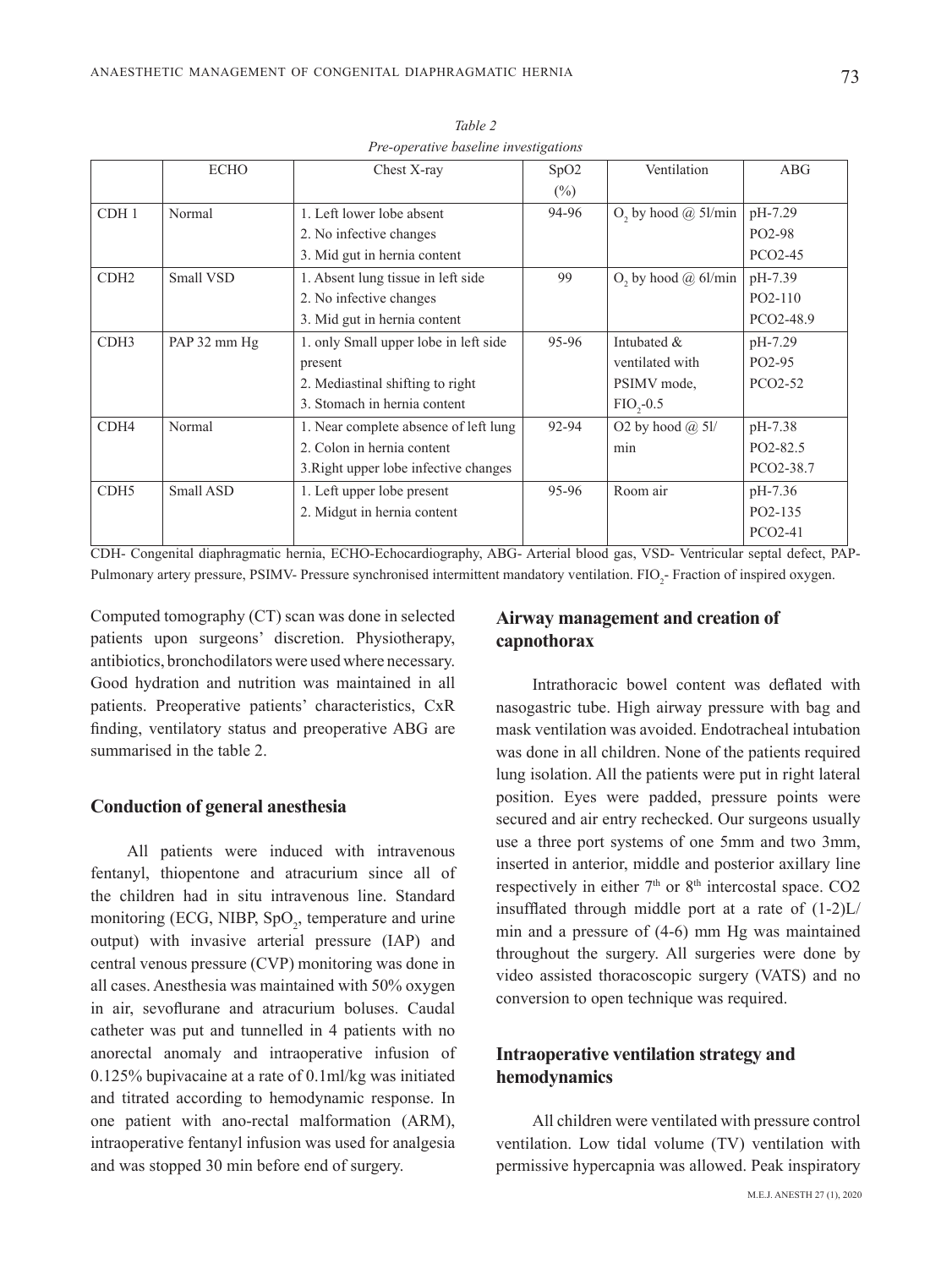| <b>NAME</b>      | Vent         | ABG                  | Ex-tubation      | Chest X ray             | Analgesia           |
|------------------|--------------|----------------------|------------------|-------------------------|---------------------|
|                  | Setting      | (Pre-extubation)     |                  | (postop)                | (Postop)            |
|                  | (intraop)    |                      |                  |                         |                     |
| CDH1             | <b>PCV</b>   | pH-7.29              | On table         | Fully inflated lung     | Caudal infusion,    |
|                  | $PIP-25$     | PO2-124              |                  |                         | Intravenous PCM and |
|                  | <b>RR-25</b> | <b>PCO2-48</b>       |                  |                         | Fentanyl            |
| CDH <sub>2</sub> | <b>PCV</b>   | pH-7.12              | POD <sub>5</sub> | Partially inflated lung | Caudal infusion,    |
|                  | $PIP-20$     | PO2-116              |                  |                         | Intravenous PCM and |
|                  | <b>RR-21</b> | PCO2-79.4            |                  |                         | Fentanyl            |
| CDH <sub>3</sub> | <b>PCV</b>   | pH-7.15              | POD7             | Enlarge pulmonary       | Caudal infusion,    |
|                  | PIP-30       | PO2-120              |                  | artery,                 | Intravenous PCM and |
|                  | <b>RR-28</b> | PCO2-75              |                  | Infective changes left  | Fentanyl            |
|                  |              |                      |                  | lower lobe              |                     |
| CDH4             | <b>PCV</b>   | pH-7.23              | On table         | Mild effusion in right  | Intravenous PCM and |
|                  | PIP-18       | PO2-156              |                  | side                    | Fentanyl            |
|                  | $RR-23$      | PCO <sub>2</sub> -43 |                  |                         |                     |
| CDH <sub>5</sub> | <b>PCV</b>   | pH-7.32              | On table         | Clear lung field        | Caudal infusion,    |
|                  | $PIP-22$     | PO2-164              |                  |                         | Intravenous PCM and |
|                  | <b>RR-25</b> | PCO2-51              |                  |                         | Fentanyl            |
|                  |              |                      |                  |                         |                     |

*3 Table Intra-operative management and post-operative variables* 

CDH- Congenital diaphragmatic hernia, Intraop-Intra- operative, ABG- Arterial blood gas, Postop-Post-operative, PCV- Pressure control ventilation, PIP- Peak inspiratory pressure, RR-Respiratory rate, POD- Post operative day, PCM- Paracetamol.

pressure (PIP) was adjusted to deliver a tidal volume of 4-6ml/kg TV. After creation of capnothorax, PIP was increased to deliver set TV. Respiratory rate and PIP were adjusted to achieve an end tidal carbon dioxide (ETCO2) maximum of 50 mm of Hg. In

spite of adjusting ventilation parameter,  $ETCO<sub>2</sub>$  was more than 60mm Hg in two patients. Inspired oxygen concentration (FIO<sub>2</sub>) was adjusted to keep  $SpO<sub>2</sub>$ around 91-92 %, ABGs were done in all patients at 1hr post capnothorax and before extubation. Ventilatory

*Fig.* 1 *Intra-operative haemodynamics* 

SBP- Systolic blood pressure, ETCO2- End tidal CO2





SBP- Systolic blood pressure, ETCO2- End tidal CO2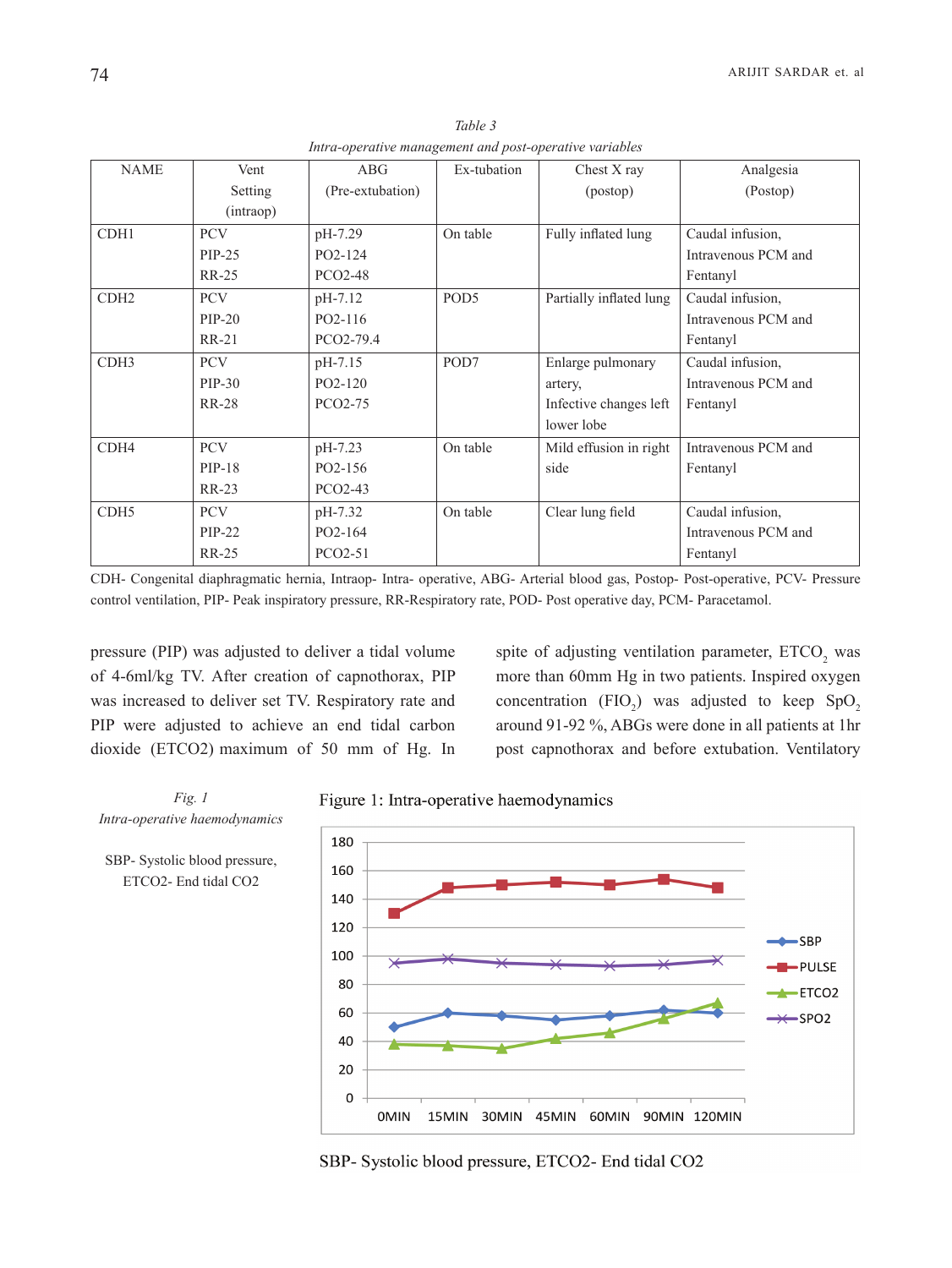strategy was modified as per ABG results. All children were hemodynamically stable intraoperatively (Figure 1). In all patients, mild hypotension and tachycardia and ventricular ectopics in one patient were noticed during CO2 insufflation, but didn't require any treatment. Intra-operative lung isolation technique, ventilator settings, pre-extubation ABGs are summarized in Table 3

# **Extubation**

Most of the patients were extubated after surgery. Inter costal drain was inserted in all cases in the operating side. Two children were electively ventilated postoperatively due to acidosis and hypercarbia.

#### **Post-operative pain control**

Postoperatively  $0.1\%$  bupivacaine with morphine 50 mcg/kg was infused for 2 days at a rate of 0.1 ml/kg. The caudal catheter was removed on the second postoperative day and replaced with intravenous paracetamol 7.5 mg/kg three times daily and fentanyl boluses when required. In one patient the caudal catheter could not be inserted because of anorectal malformation. Fentanyl infusion was operative analgesia technique is presented in Table 3. started postoperatively at a rate of 0.5 mcg/kg/hr. Post-

### **Postoperative outcome**

All children were shifted to the pediatric surgery intensive care unit (ICU). The patient with pulmonary hypertension was extubated on  $7<sup>th</sup>$  postoperative day. Two children had occational supraventricular tachycardia which responded to conservative management. No child required re-do surgery. Three children had fully expanded lung and only one patient had minor effusion which did not required treatment.

## **Discussion**

Thoracoscopy allows the surgeon to look inside the thoracic cavity and perform operative procedures without breaching the thoracic wall. This avoids

extensive incision over the thoracic wall, excessive blood loss from the wound, severe postoperative pain leading to compromised respiration, post-thoracotomy syndrome and longer hospital stay.<sup>4</sup> It also reduces the musculoskeletal sequel like scoliosis, development of asymmetrical thoracic cage and winging of scapula compared to conventional thoracotomy in children.<sup>2</sup> Development of advanced thoracoscopic instruments and improvement in the finer aspects of surgical steps has widened the scope for more complicated procedures, leading to increased challenge for the anesthesiologist to manage these cases successfully.

Initial studies had strict selection criteria for thoracoscopic CDH repair since preoparative respiratory instability, hypercarbia, children on ECMO, stomach in the hernia content were considered bad prognostic factors and the chances of conversion to open surgery were high.<sup>5</sup> Lao OB et al analysed thoracoscopic versus open CDH repair and found favourable outcome in thoracoscopic group with a broad selection criteria including presence of pulmonary hypertension and stomach as hernia content.<sup>6</sup> Children stabilised with preoperative ECMO were successfully operated with minimally invasive procedure.<sup>3</sup> In the present series, we did not include children with these complications due to newer setup and limited experience.

Thoracoscopic CDH repair does not require lung isolation. Hypoplastic lung does not inflate and does not hinder surgeon's view. Isolation is required when the lung is healthy or when the surgeon requires more space for plication or patch repair for larger defects. Inspite of numerous options for lung isolation, considering our patient profile only three options would have been suitable. These includes selective main stem bronchus intubation either with Fogarty embolectomy or swan-ganz catheter and Arned endobroncial blocker (AEB). All our patients were infants and 3Fr size Fogarty catheter is recommended for male or female unless they are more than 1 year of age. The catheter can be inserted blindly and confirmed by either fibreoptic bronchoscopy (FOB) or fluoroscopy. Alternatively it can be put via rigid bronchoscope under direct visualisation and kept alongside the ETT. $^7$  Smallest size of AEB (5Fr) can be used even in 2days old neonate weighing 2.5kg.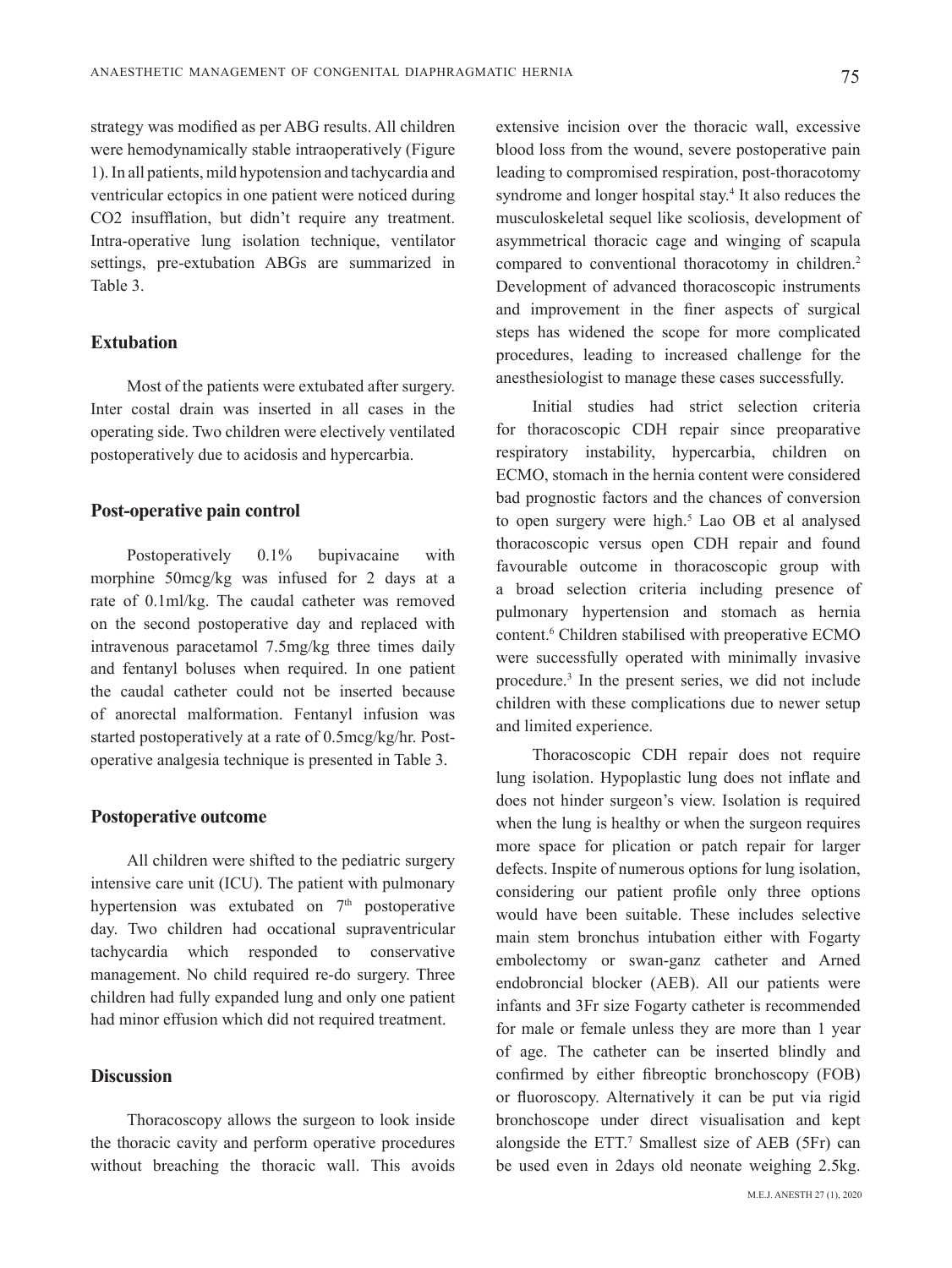It is passed through the vocal cord extraluminally to ETT and the position reconfirmed by FOB through the ETT.<sup>8</sup> But our surgeons did not asked for one lung ventilation (OLV) in any of the cases.

 $CO<sub>2</sub>$  insufflation facilitates thoracic surgery by collapsing the lung; however its effects on hemodynamic instability has not been investigated in details. High insufflation pressure is deleterious in patients with poor cardiac functions or hypovolemia.<sup>9</sup> Hill RC et al showed decreases in mean arterial pressure, cardiac index and left ventricular stroke work index with significant increase in CVP and PA pressure when capnothorax insufflation pressure reaches 10mm Hg.<sup>10</sup> These effects can be minimised by limiting the  $CO<sub>2</sub>$  flow rate insufflation to  $1L/min$  and inflating pressures up to 4-6 mm  $Hg^{[7]}$  as done in all our cases. In the present series, our intraoperative goals were low tidal volume lung protective ventilation, permissive hypercapnia, maintenance of stable cardiovascular parameter, good analgesia and optimal muscle relaxation for good surgical outcome.

Complications with thoracoscopy include hypercapnia and respiratory acidosis. Greater solubility of  $CO_2$  increases PaCO<sub>2</sub>, etCO<sub>2</sub> and leads to respiratory acidosis. Bishay M et al reported prolonged and severe hypercarbia and acidosis in thoracoscopic TEF repair compared to open surgery and questioned about its safety.<sup>11</sup> In contrast, Mukhtar AM et al considered it safe and concluded that hypercapnia with 50-70 mm Hg target  $PaCO<sub>2</sub>$  in children undergoing thoracoscopic surgery using OLV is without any deleterious cardiopulmonary effects.<sup>12</sup> Our goal was to allow permissive hypercapnia upto 50 mm Hg of  $\text{etCO}_2$ . In two children in spite of adjusting the ventilatory parameter,  $\text{etCO}_2$  increased more than 60mm Hg.

Post-operative pain control is essential since it prevents postoperative hypoxia, atelectasis and retention of secretions. Multiple modalities have been described like NSAID, paracetamol, opioid, intercostal nerve block, and epidural analgesia.<sup>13</sup> In all our patients caudal epidural catheter was put preoperatively and bupivacaine morphine combination was infused upto  $2<sup>nd</sup>$  postoperative day and then replaced by intravenous paracetamol and fentanyl boluses when required. In one patient caudal catheter could not be put because of anorectal malformation and fentanyl infusion was started instead. Though epidural analgesia was not considered necessary in thoracoscopy by some author but considering the possibility of conversion to open thoracotomy and better pain relief, we inserted caudal catheter wherever it was feasible.<sup>7</sup> Several complications can adversely affect the outcome of the surgery such as persistent air leak, pneumothorax, subcutaneous emphysema, infective changes such as pneumonia, empyema, abscess, lung herniation, gas embolism etc.<sup>7,13</sup> None of our patients had any major postoperative complication. In one case, mild infective change was found in left lower lobe chest x-ray and in another case mild pleural effusion was detected, which did not require drainage.

# **Conclusion**

Anesthetic management of pediatric thoracoscopic CDH repair was safely managed without any serious complications in our case series of five children. However proper patient selection, invasive monitoring, lung isolation, ventilation strategy with permissive hypercapnia, limiting insufflations pressure and perioperative pain management are keys to success.